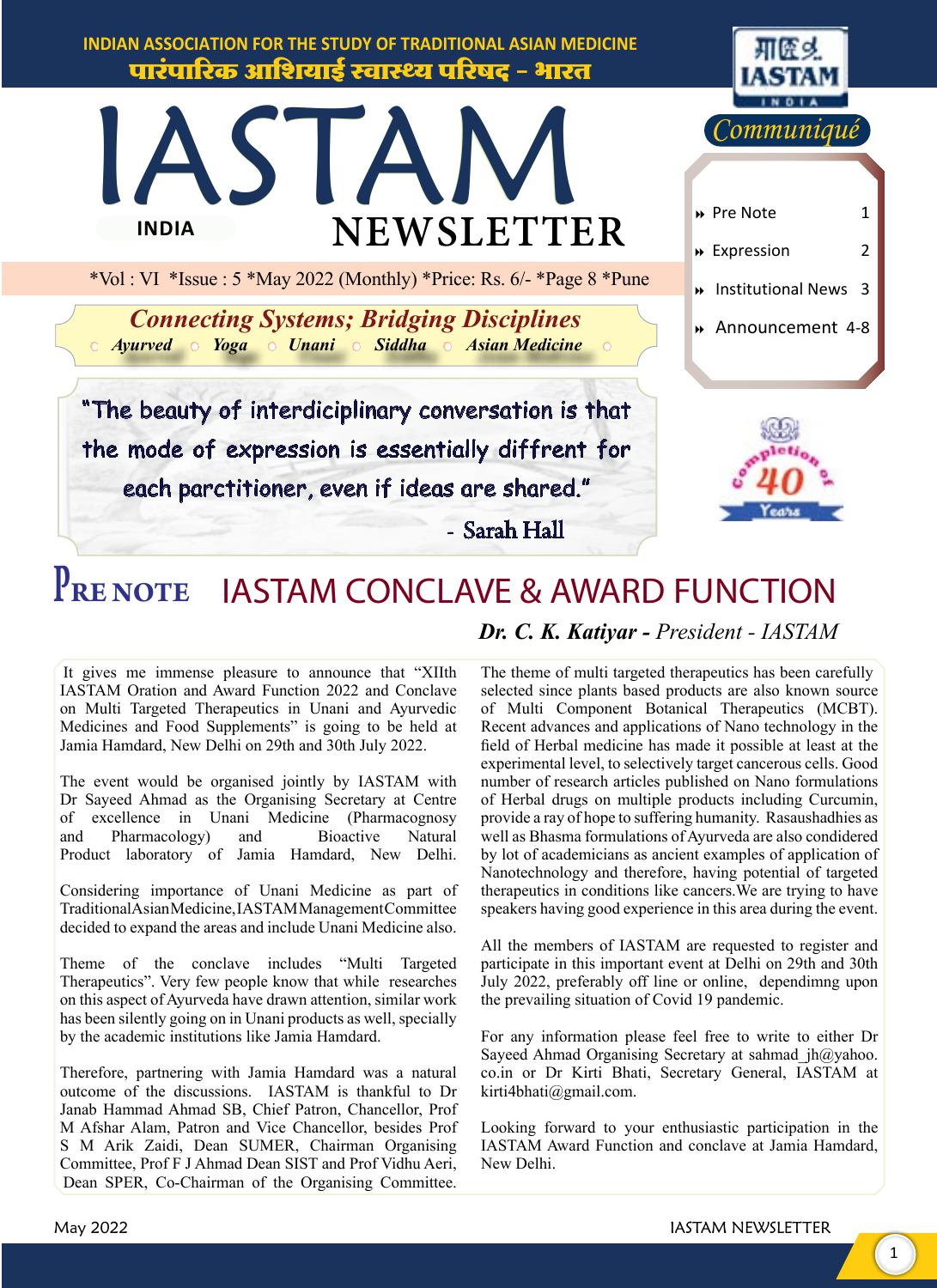# **Expression**

First of all, I express my sincere gratitude to the esteemed Managing Committee for having faith in me and giving me an opportunity to serve IASTAM India as Secretary General.

In the initial days, as Managing Committee's member under the leadership of Dr. Narendra Bhatt Sir, my perception of IASTAM was an organization of multidisciplinary nature bridging various Traditional Asian Medicine systems. Considering the global health needs in the post pandemic period, organization seems to have greater relevance where it can provide a broader platform for the interaction, development and integration of various Traditional Asian Medicine systems leading to comprehensive health care for the various phases of life which is the very purpose of traditional medicine systems. The month of April witnessed the gracious presence of Prime Minister Shri Narendra Modi at the Inauguration of Global Centre for Traditional medicine at Jamnagar, Gujarat as well as at the Global AYUSH investment and innovation Summit 2022 at Gandhinagar, Gujarat which in itself is evident enough to establish the fact that Traditional medicine systems are becoming more significant and essential these days with the change in the health paradigm.

IASTAM is a multidisciplinary organization for study of Asian systems of medicine trying to make efforts to encourage and provide platform for interdisciplinary exchanges. The upcoming conclave is an endeavor to fulfill the same.

There are still greater expectations to increase our activities and events which you will find very motivating and enlightening. With your warm support and assistance we shall make an effort to satisfy these needs and extend our reach to greater heights.

> *Dr. Kirti Bhati - Secretary General-IASTAM*

### *Gratitude*

IASTAM India is grateful to the kind gesture of Founder member and visionary leader of IASTAM – Dr. Narendra Bhatt for donating Rs. 2.5 Lacs for proposed publication on Asian Traditional medicine as well as a sum of Rs. 1.8 Lacs for continuing IATAM Yoga Forum – Munchen, Patanjali award . Your contribution is highly appreciated and acknowledged.



## *Congratulations !!*

J.S. Ayurveda Mahavidhyalaya & P. D. Patel Ayurveda Hospital, Nadiad Gujarat is an instutional member of IASTAM - The institute is managed by Charitable trust - Mahagujarat Medical Society. As per the Gujarat Government Gazette notification April 2022 Goverenment has approved their applicatio to form **Maganbhai Adenwala Mahagujarat University and they are being granted status of Private University.**

**IASTAM wish all the sucess to the Maganbhai Adenwala Mahagujarat University.**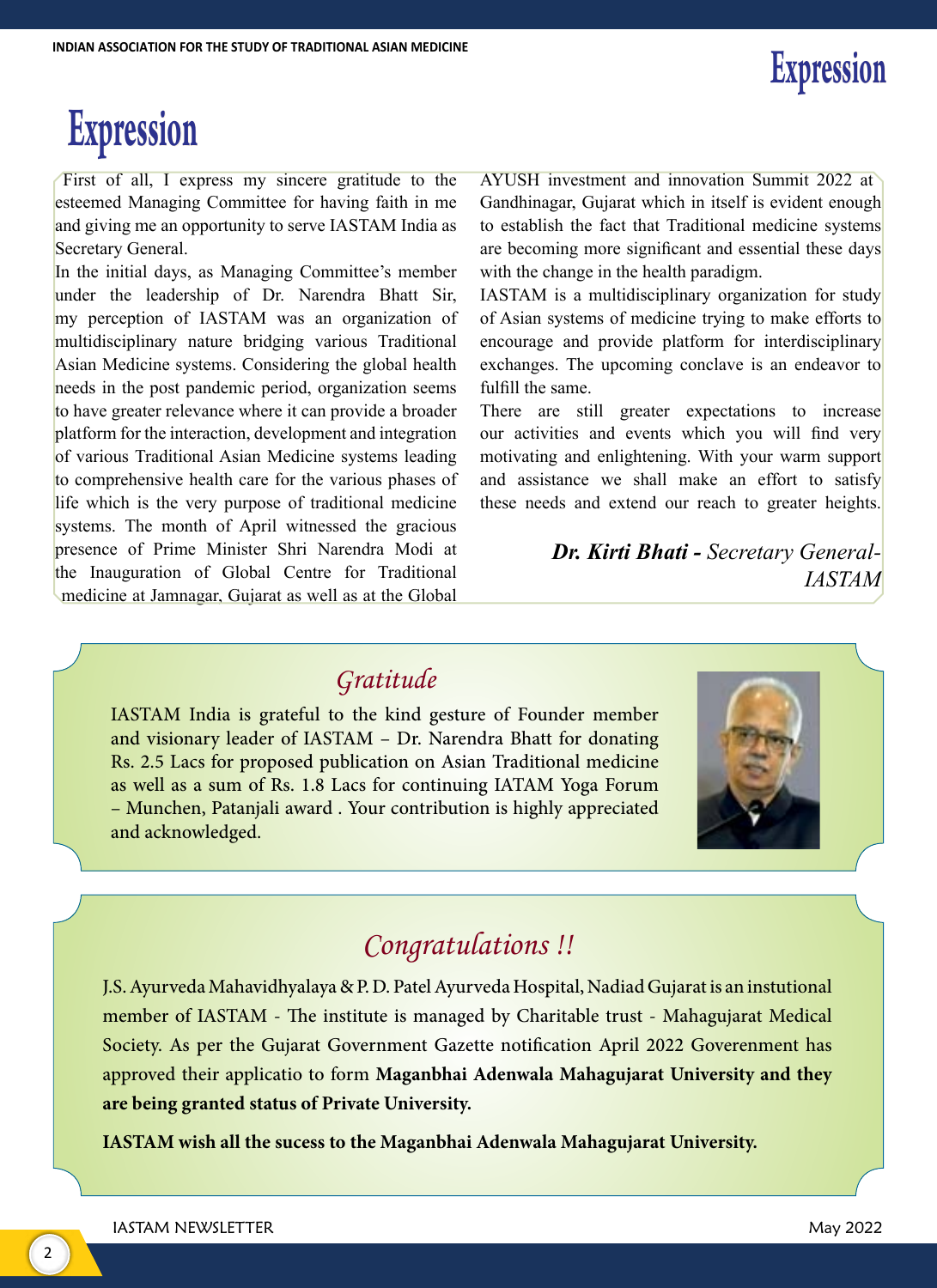## $\text{Initialional News}$  and  $\text{I.}$  and  $\text{I.}$  and  $\text{I.}$  and  $\text{I.}$  and  $\text{I.}$  and  $\text{I.}$  and  $\text{I.}$  and  $\text{I.}$  and  $\text{I.}$  and  $\text{I.}$  and  $\text{I.}$  and  $\text{I.}$  and  $\text{I.}$  and  $\text{I.}$  and  $\text{I.}$  and  $\text{I.}$  and

 $\Box$ 

## "SUŚRUTA VIJÑĀNĪYAM-2022"



J S Āyurveda Mahāvidyālaya, Nadiad in association with IASTAM India, European Academy of Ayurveda, Birstein, Germany and Ayurveda Point, Italy is going to organize **"SUŚRUTA VIJÑĀNĪYAṂ-2022"** an international conference and pre conference workshop during 01/09/2022 to 04/09/2022. The conference and preconference workshop is related to the fields in which Suśruta has major contribution such as Racanā śārīra (Anatomy), Śalya tantra (Surgery), Prasūti tantra evam Strīroga vijñāna (Gynecology and Obstetrics), and Agada tantra (Toxicology).

The theme of this conference is "To explore SUŚRUTA'S view on Racanā śārīra, Śalya tantra, Prasūti tantra evam Strīroga vijñāna, and Agada tantra".

J S Ayurveda Mahavidyalaya cordially invites you to actively participate in this upcoming international conference and join hands with us to effectively explore the robust concepts of Suśruta who is the pioneer of many branches like Racanā śārīra, Śalya tantra, Prasūti tantra evam Strīroga vijñāna, and Agada tantra.

Original full paper related to the themes of the conference are invited from PG, Ph.D. scholars, practitioners, researchers and teachers of all the branches of Āyurveda and allied sciences.

#### **Note: Please visit www.nadiadayurveda.org for more details.**

Address for communication: J. S. Ayurveda Mahavidyalaya, College road, Nadiad, Gujarat (India) 387001.

Prof. Dr. Ganga R. Hadimani (Organizing secretary) – 08780067570 Prof. Dr. Seetharama Mithanthaya (Co-Organizing secretary) – 09901732256 Dr. Krup Vasavda (Co-Organizing secretary) -09033785940 Mail id- js.int.con2022@gmail.com

**News by Prof. Dr. Vidhi Bapna Kumath,**

Profesor, J.S. Ayurveda Mahavidhyalaya Nadiad.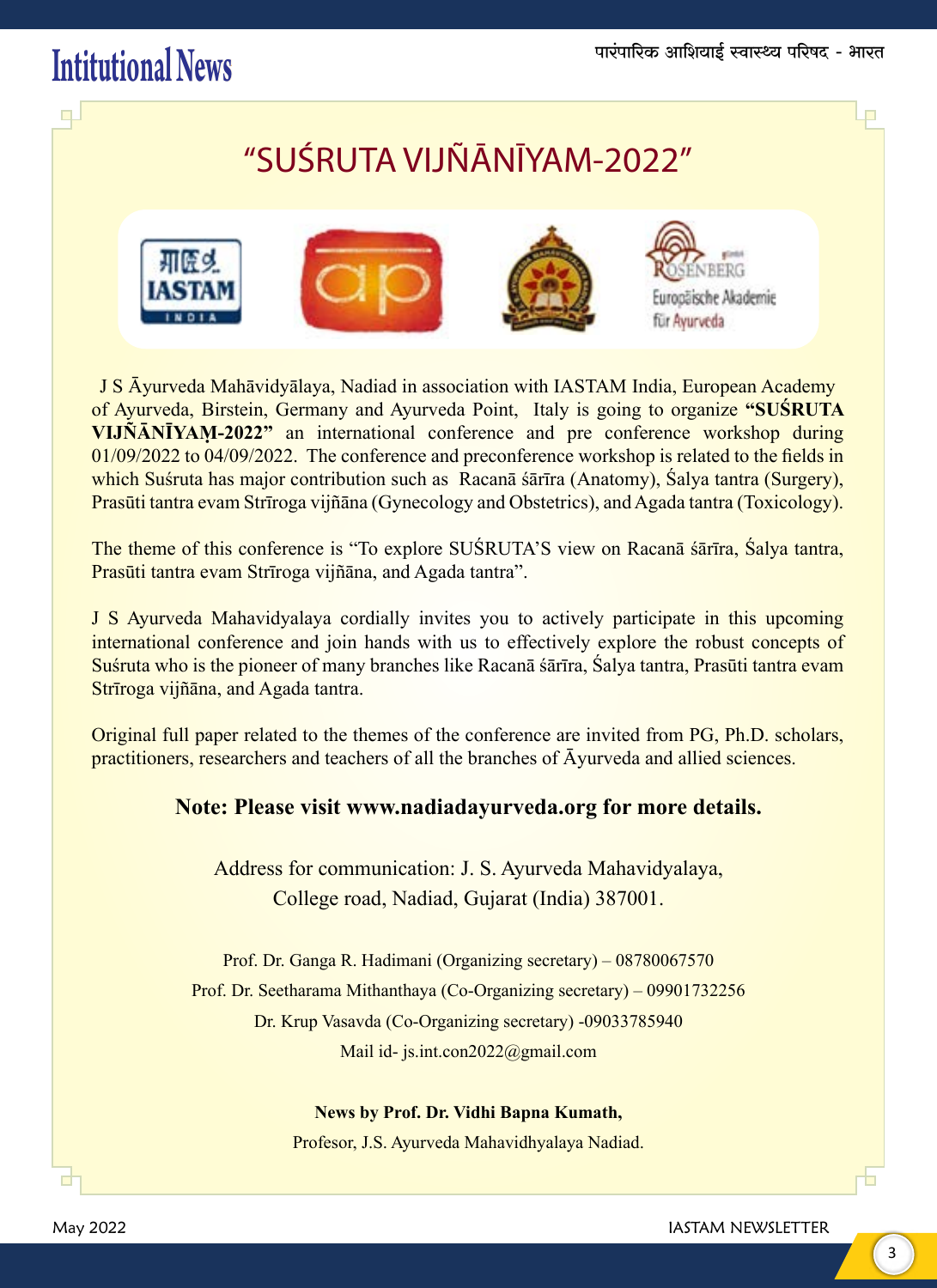## INTEGRATIVE PERSPECTIVES Ayurveda, Phytopharmaceutical & Natural Products

### A MUST-READ BOOK FOR PHARMACY & AYURVEDA EXPERTS, RESEARCHERS, PG SCHOLARS & LIBRARIES

NEARLY 400 COPIES SOLD in 15 months

#### **Globalization**

#### **Qualities- Q factor**

- Learning & training, Profession, Practice
- Products/ medicines, Therapy, Services

#### **Ayurved Education**

Modifications for improvement & recognition for advanced development

- Refresh the human resources & skills
- Reshape infrastructure
- Multidimensional consideration of ground realities
- Defined Roadmap

#### **Shalya Shalakya**

• Integration of medical and surgical procedure

• Extension & expansion of Ksharsutra,

Non-surgical process, Fracture, Agnikarma, Ophthalmology, Marma chikitsa

Economic, Reliable and Effective solutions Health Care Delivery

#### **Integrative modalities**

- Systemic approach to reshape- Shashtra with science
- Understand the medical challenges
- Consultative & interactive meets
- Recognize epistemological variances & overlapping objectives
- Research platforms & modalities
- Regulatory processes &mechanisms

#### **Anthropology: Humanities -Social Dimension**



41 Experts & Contributing Editor

#### *9 Sections | 51 Chapters*

#### **Integration - Connecting the dots, Applying Knowledge from one subject to another and Discovering Innovative**

Acceptance of limitations, Change in attitudes Eagerness for adoption of new approach

#### **Major Hurdles To INTEGRATION Protectionism | Dogmatism | Technicalities Lack of Clear Accountability**

#### **NEW APPROACHES**

**EVA Model** Evidence -Validation - Acceptance For clinical studies in Ayurveda

**MATRIX MODEL**  Product development, Standardization, Clinical Validation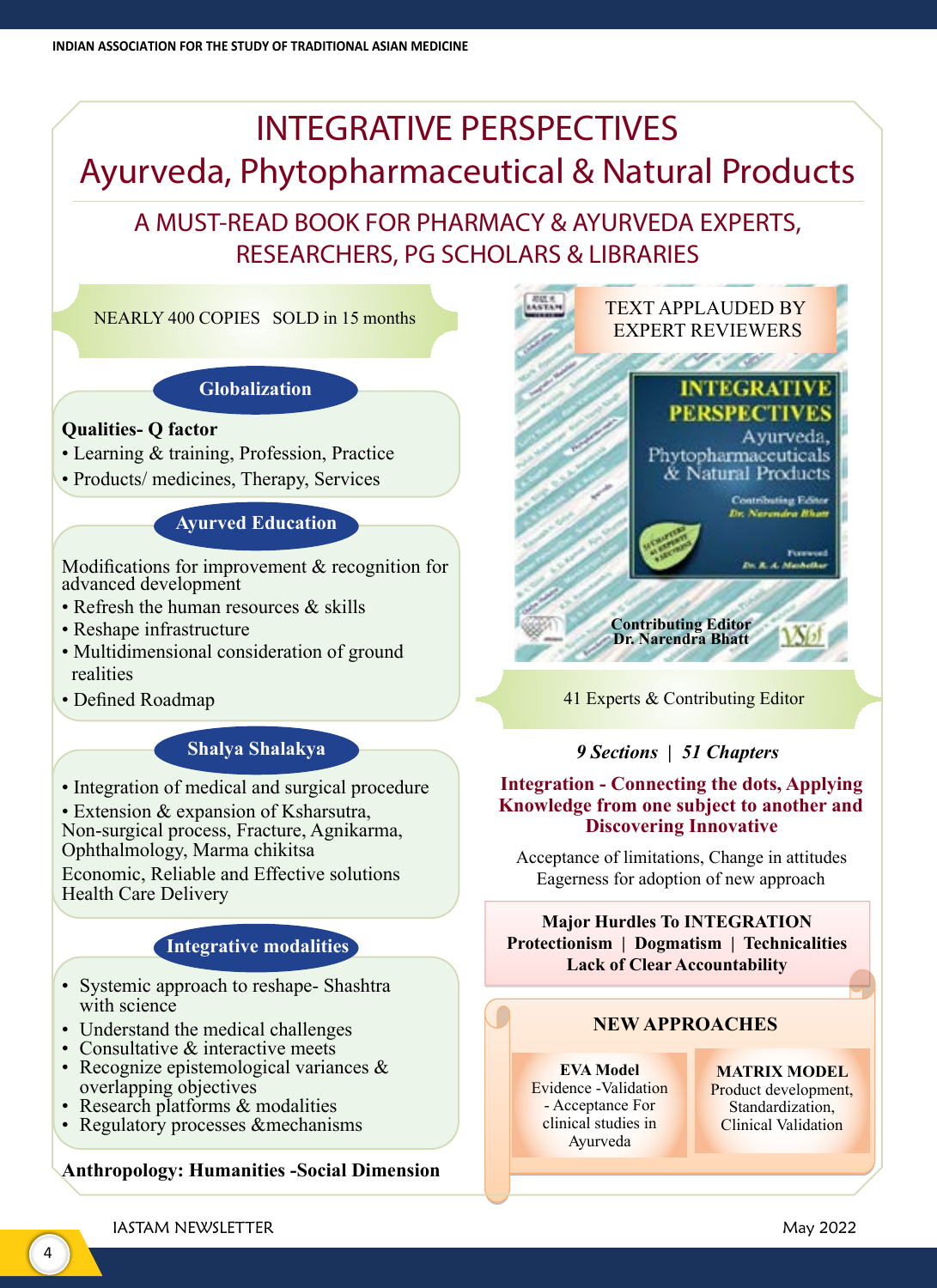### **Rasashashtra-Ayurvedic Alchemy**

- Literary, Historical, Translational, Interpretational review
- Identity, Information, Sourcing, Testing & availability of substances
- Network of experts, academician, researchers, cross faculty, institutes for preparation
- Centralized IT based documentation of experiences
- Awareness- clear differentiation as metals medicine and heavy metals
- Identifying Global challenges
- Mission mode major projects with network modalities
- Interaction & direct involvement of the industry
- Regulatory Advisory- self regulation & acceptance
- Awards & rewards with deliverable outcomes

#### **Phyto-pharmaceutics, Standardization**

- Authentication & identity of Raw materials
- Synergy
- Process standardization
- Technology integration
- Genetic- biotechnology
- Biological standardization
- Novel packaging
- Therapeutic relevance

#### **Drug Development**

- Novel approaches- Analytics, pharmaceutics & standardization
- Expertise in molecular & biochemical pathways, system biology
- Diseases specific research capabilities for clinical studies
- Support of IT, computational, statistical & engineering skill

#### **Safety, Regulation**

- Respecting Knowledge
- Regulatory strategy- Ayurveda, Pharmaceuticals and Natural products
- Relook the categorization, Quality parameters, safety  $\&$  claims and efficacy of the products

#### **LIMITED COPIES LEFT, ORDER NOW**

Rs.  $2375 +$ Rs. 200 (Postal Charges -India) BANK Details: Bank of Maharashtra (Parel). IFSC Code – MAHB0000079 A/c Name - Vaidya Someshwar Bhatt Foundation; A/c No – 60370252584 For Special Offers Contact– 9860085980; avaidya@cria.in

Review- It is a unique and landmark book as it brings the collective academic and research experiences of 41 experts representing Ayurveda, Phyto pharmaceuticals, and Natural products. It is the first text of its kind to pursue interdisciplinary approaches. It is evident, in a way this book is written, that most authors are academics, researchers, practitioners, and policymakers. This provides readers with a unique insight into research and theory with enough technical vocabulary and understanding that is practice-orientated and succeeds in "opening and explaining novel integrations perspectives for Ayurved, Phytopharmaceuticals & Natural Products". Each chapter includes critical-thinking exercises

The Chapters by Contributing Editor provides Unprecedented Depth and Suggestions and Solutions for Integrative Research Modalities. The Text Highlights

- Indicates Innovative Ideas
- Explains Modalities for integration
- Relates Basic Principles of Ayurveda to Modernity
- Suggest Strategic Research Approaches
- Relates Basic Needs
- Address Issues of Shastra & Science rather than Shastra v/s science
- Depicts Huge Potential of Ayurveda to offer Innovative Drug Discovery Strategies

#### **Dr. Manasi Deshpande,**

Professor and HOD, Dravyaguna Vigyan College of Ayurved, Bharati Vidyapeeth (Deemed to be University), Pune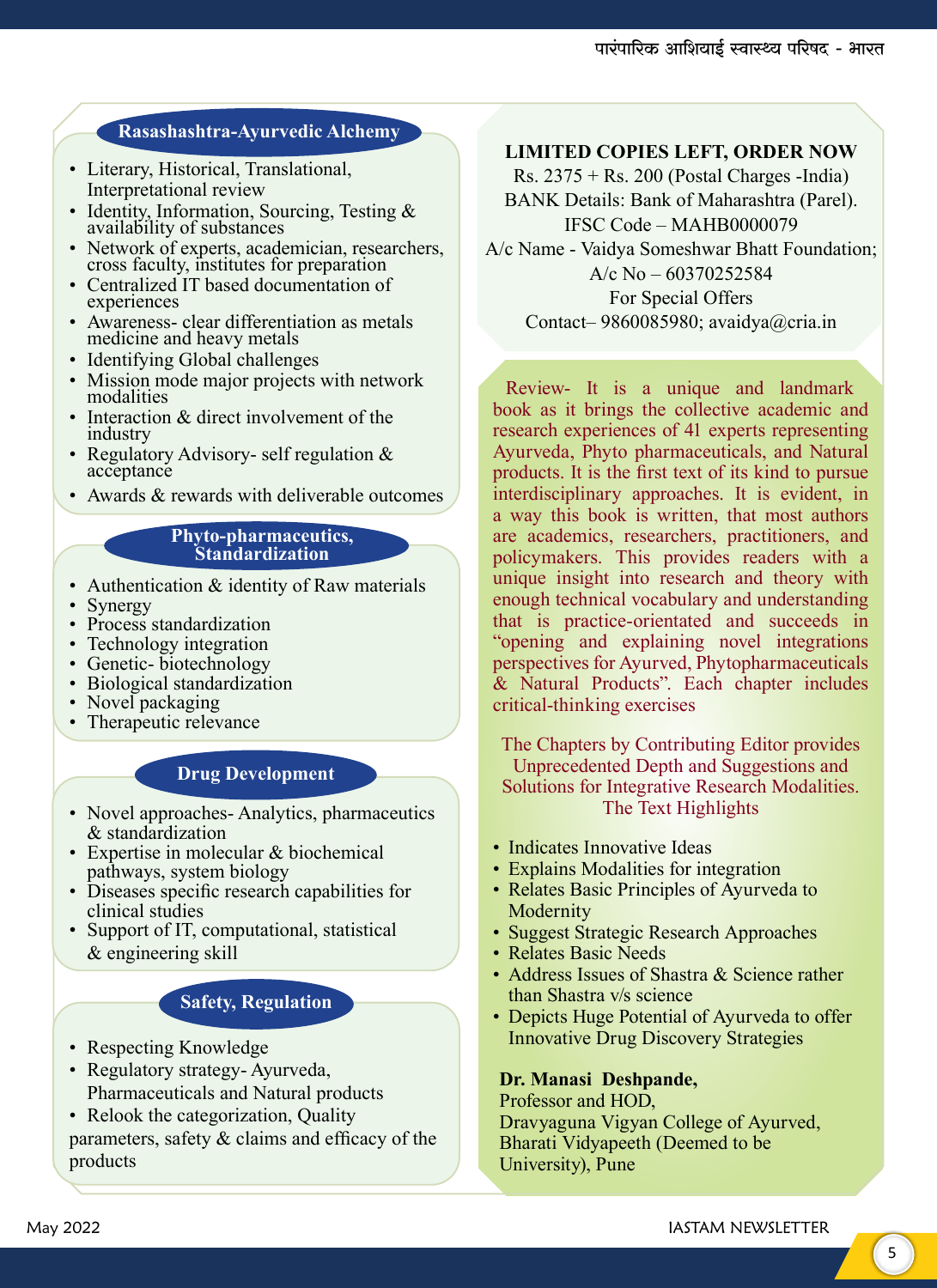## INDIAN ASSOCIATION FOR THE STUDY OF TRADITIONAL ASIAN MEDICINE<br>**Announcement and a struck of the study of traditional asian medicine**



### **XIIthIASTAM ORATION AND AWARD FUNCTION - 2022 IASTAM Conclave 2022,** New Delhi, India

July 29-30, 2022



### **CONCLAVE ON MULTI-TARGETED THERAPEUTICS IN UNANI AND AYURVEDIC MEDICINE & FOOD SUPPLEMENT**

#### **ORGANIZED BY**

Centre of Excellence in Unani Medicine (Pharmacognosy and Pharmacology) and

Bioactive Natural Product Laboratory, School of Pharmaceutical Education and Research, Jamia Hamdard, New Delhi, India (NIRF RANK 1, PHARMACY INSTITUTE OF INDIA)

www.jamiahamdard.edu

#### **IN ASSOCIATION WITH**

Indian Association for the Study of Traditional Asian Medicine IASTAM, India, Pune http://www.iastamindia.org

XIIth IASTAM oration and award function 2022 and Conclave on Multi-Targeted Therapeutics in Unani and Ayurvedic Medicine & Food Supplements (IASTAM 2022) will be organized by Centre of Excellence in Unani Medicine (Pharmacognosy and Pharmacology) and Bioactive Natural Product Laboratory, Jamia Hamdard, New Delhi, India in association with Indian Association for the Study of Traditional Asian Medicine, IASTAM, India on July 29-30, 2022 at New Delhi, India.

The conference will be focussed on Traditional Medicine with special emphasis on multi-targeted therapeutics in Unani and Ayurveda for Synergistic actions and on scientific validation of traditional claims for development of quality products from traditional medicine and medicinal plants. It will also discuss several regulatory issues highlighting importance of Traditional Medicine, medicinal plants and food supplements in development of scientifically validated products for targeted therapeutics. This will provide an ideal platform to the participants to present their research work, interact, debate and disseminate ideas amongst the distinguished professionals, eminent scientists, technologists, industrialists and the traditional health care professionals. On behalf of the organizing committee and IASTAM, it is our pleasure to invite you to participate in this congress and take advantage of the golden opportunities.

#### JANAB HAMMAD AHMAD SB Chief Patron, IASTAM Conclave 2022 | Chancellor, JH

PROF. M AFSHAR ALAM Patron, IASTAM Conclave 2022 | Vice Chancellor, JH

PROF SM ARIF ZAID Dean SUMER | Organizing Chairman

PROF VIDHU AERI Dean SPER | Co-Chairman

PROF F J AHMAD Dean SIST

DR. SAYEED AHMAD Organizing Secretary, IASTAM Conclave 2022 Coordinator: CoE Unani Medicine and Head, Food Technology, JH

DR. C. K. KATIYAR President, IASTAM -India, CEO Emami Ltd | Organizing Chairman

Dr. KIRTI BHATI Secretary General, IASTAM -India, | Co Chairman

Shri GIRISH PARIKH Treasurer, IASTAM -India | Co Chairman

DR. NARENDRA BHATT Chairman, Scientific Committee IASTAM Conclave 2022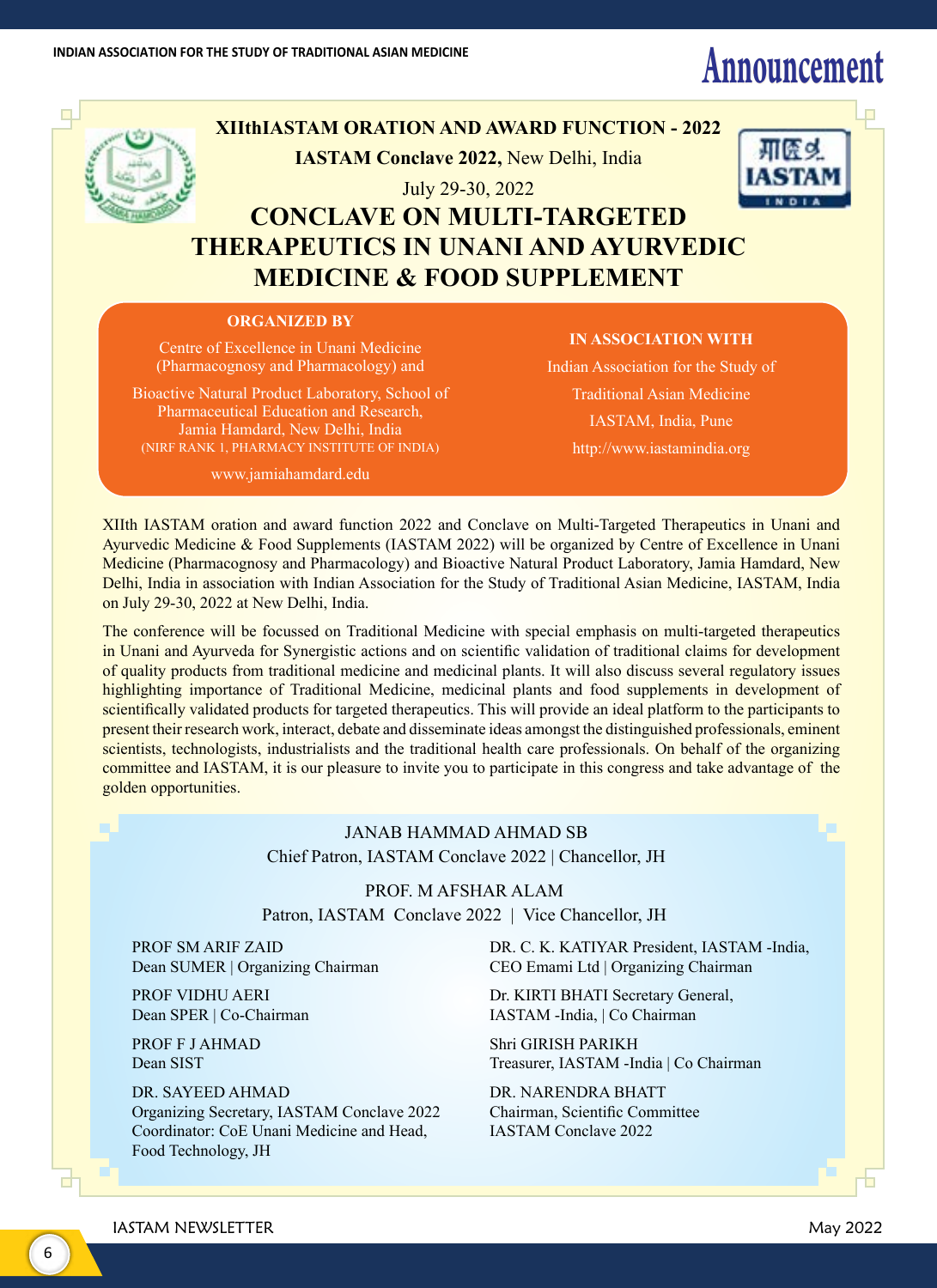## $\mathbf{Announcement} \hspace{1cm}$  and  $\mathbf{univ}$  and  $\mathbf{univ}$  and  $\mathbf{univ}$  and  $\mathbf{univ}$  and  $\mathbf{univ}$  and  $\mathbf{univ}$  and  $\mathbf{univ}$  and  $\mathbf{univ}$  and  $\mathbf{univ}$  and  $\mathbf{univ}$  and  $\mathbf{univ}$  and  $\mathbf{univ}$  and  $\mathbf{univ}$  and  $\mathbf{univ}$  and

Jamia Hamdard: Established in 1989, Jamia Hamdard (JH) "The Institute of Eminence" as recommended by Govt of India, is an institution of higher education located in New Delhi, India. It is a government-funded Deemed to be University primarily known for its Pharmacy, Medicine and Engineering programs. Jamia Hamdard is ranked among top 20 Universities of India by the National Institutional Ranking Framework (NIRF), Govt of India and has been accredited in 'A' grade by the National Assessment and Accreditation Council (NAAC) of India. The University offers graduate and postgraduate programs in Medicine, Pharmacy, Unani Medicine, Nursing, Science, Computer Applications, Management, Allied Health Sciences, Law and other disciplines. JH is pioneer in initiating the integrated research in the modern and traditional streams of science.

School of Pharmaceutical Education and Research (SPER)is one of the oldest and most reputed Pharmacy Institutes of India and has been ranked #1 amongst the Pharmacy Schools of the country (NIRF 2017, 2019, 2020, 2021, Ministry of HRD, Govt. of India). Currently, the school offers post-graduate and PhD programs in all major branches of pharmaceutical sciences in addition to diploma and undergraduate courses in Pharmacy. The School possesses advanced infrastructural facilities including a well-equipped instrumentation center having TEM, NMR, LC-MS/MS, GCMS, HPLC, HPTLC, SFE etc, and other state-of-the-art laboratories such as Bioactive Natural Products Laboratory and Nanomedicine Laboratory, among others. All the four departments of SPER are DST-FIST sponsored and are actively involved in research as evident from their publications in reputed journals.

Centre of Excellence in Unani Medicine &Bioactive Natural Products Laboratory (BNPL) is a wellequipped state of the art laboratory under Department of Pharmacognosy and Phytochemistry (DST FIST and UGC SAP-II sponsored department) involved in research on metabolomics, quality control, monograph development, hyphenated chromatography, TLC bioautography, pharmacokinetics and stability studies of herbal drugs and formulations. Recently, it has been granted Rs 10.0 crore for development of Centre of Excellence in Unani Medicine (Pharmacognosy and Pharmacology) from Ministry of AYUSH, Govt of India to carryout advanced research on Unani Medicine in collaboration with School of Unani Medicine Education and Research (SUMER), Jamia Hamdard. It has research collaborations with Industries (Hamdard, Dabur, Aimil,etc) and educational institutions in India and abroad (NCNPR, University of Missisipi, USA;

University of Khartoum, Sudan; etc). For further details, please visit www.jamiahamdard.edu, www. bnpl.org.in.

Indian Association for the Study of Traditional Asian Medicine [IASTAM – India], Established in 1981, over 40 years is committed to study and promote AYUSH – Ayurveda, Yoga, Unani, Siddha & Homeopathy – the Indian Systems of Medicine for their rightful place in National & Global Health & Medical Care. IASTAM provides an interdisciplinary platform to bring together all Traditional Systems of Medicine for integrative dialogue with other disciplines and policy makers to develop and strengthen value for its effective use.IASTAM India also emphasizing research and development in the field of Indigenous systems of Medicine especially for Traditional Asian Medicine using interdisciplinary approaches to provide scientific basis to their claims.

Major Highlights of the Conclave Includes Studies on Traditional Medicine and Dietary Supplements:

- >> Scientific validation of traditional claims and drug discovery
- >> Pharmacological evaluation of efficacy and safety on formulations and constituents
- >> Identification and Quality control of medicinal plants and other traditional resources
- >> Chromatographic analysis, HPTLC, metabolomics, network pharmacology, pharmacokinetics and stability studies of raw materials and formulations
- >> Interdisciplinary Integrative approaches for promotion and development including detoxification and modification of dosage forms
- >> Multitargeted synergy based approaches in drug development and Phytopharmaceuticals
- >> National and international regulatory needs for current global market, IP rights and patents
- >> Clinical evaluation and Pharmacovigilance studies
- >> Studies on dietary supplements, nutraceuticals and functional foods.

**Workshop 1 :** Manuscript, Patent & Project Writing for AYUSH Professionals

**Workshop 2 :** HPTLC & Bioautography in Scientific Validation and Quality Control of AYUSH Medicines

**Workshop 3 :** Clinical Study Design, Protocol Writing and Regulatory Requirement for AYUSH Medicine